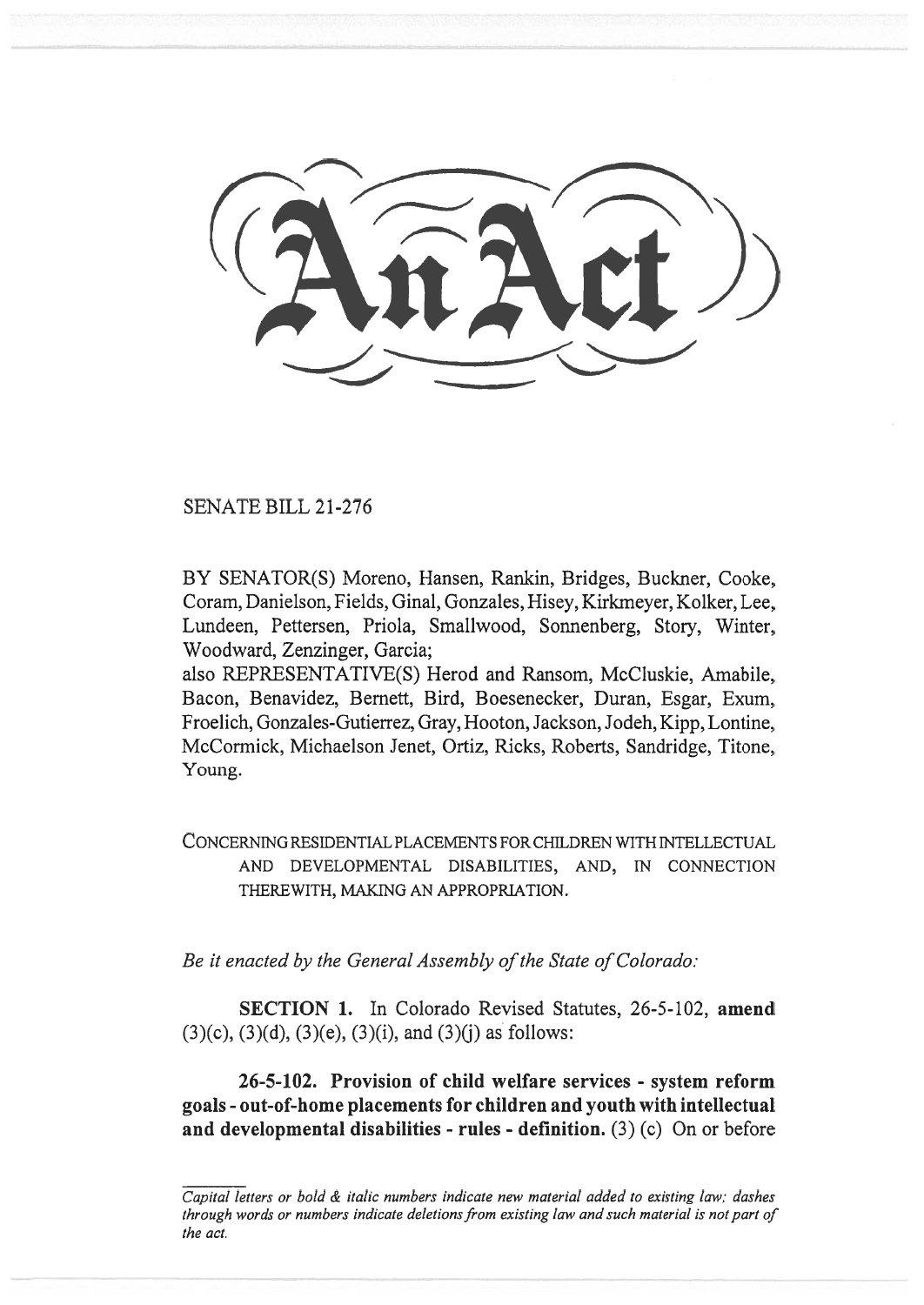December 31, 2018, the state department shall contract with a licensed provider PROVIDERS for the delivery of services to children and youth with intellectual and developmental disabilities who are placed in the program. The state department shall utilize a request for proposal process to define the scope of the contract and to select the licensed provider PROVIDERS. THE PROVIDERS MUST BE APPROVED BY THE DEPARTMENT OF HEALTH CARE POLICY AND FINANCING AS SERVICE PROVIDERS FOR CHILDREN ELIGIBLE FOR ENROLLMENT IN THE CHILDREN'S HABILITATION RESIDENTIAL PROGRAM WAIVER ESTABLISHED PURSUANT TO SECTION 25.5-6-903.

(d) A county department that wishes to place a child or youth in the program shall submit an application to the state department for review. WITHIN SEVEN DAYS OF MAKING AN APPLICATION TO THE STATE DEPARTMENT FOR PLACEMENT OF A CHILD OR YOUTH IN THE PROGRAM, A COUNTY DEPARTMENT SHALL REFER THE CHILD OR YOUTH TO BE ASSESSED FOR ENROLLMENT IN THE CHILDREN'S HABILITATION RESIDENTIAL PROGRAM, OR ASSIST THE PARENT OR LEGAL GUARDIAN WHO RETAINS LEGAL CUSTODY TO MAKE THE REFERRAL. THE COUNTY DEPARTMENT SHALL PROVIDE TO THE STATE DEPARTMENT EVIDENCE THAT THE COUNTY DEPARTMENT OR THE CHILD'S PARENT OR LEGAL GUARDIAN HAS REFERRED THE CHILD OR YOUTH FOR ENROLLMENT IN THE CHILDREN'S HABILITATION RESIDENTIAL PROGRAM OR EVIDENCE OF EITHER ENROLLMENT IN OR DENIAL OF ENROLLMENT IN THE CHILDREN'S HABILITATION RESIDENTIAL PROGRAM, DEPENDING ON WHETHER THE CHILD OR YOUTH IS ELIGIBLE OR INELIGIBLE FOR SUCH ENROLLMENT. The state department shall approve admissions into the program and determine discharge criteria for each placement. ENROLLMENT OF A CHILD OR YOUTH IN THE CHILDREN'S HABILITATION RESIDENTIAL PROGRAM DOES NOT CONSTITUTE AUTOMATIC PLACEMENT WITH A SERVICE PROVIDER CONTRACTED WITH PURSUANT TO SUBSECTION (3)(c) OF THIS SECTION. A county department that has applied for the admission of a child or youth into the program shall MUST be notified in writing of a placement approved by the state department.

(e) For the duration of the treatment, as defined in the approval letter from the state department, and for thirty days after the completion of treatment, the county department responsible for the placement of the child or youth in the program must-be-reimbursed by the state-department-for one hundred percent of the costs associated with the approved placement STATE DEPARTMENT SHALL REIMBURSE THE PROVIDER DIRECTLY FOR COSTS ASSOCIATED WITH THE PLACEMENT OF A CHILD OR YOUTH IN THE PROGRAM.

PAGE 2-SENATE BILL 21-276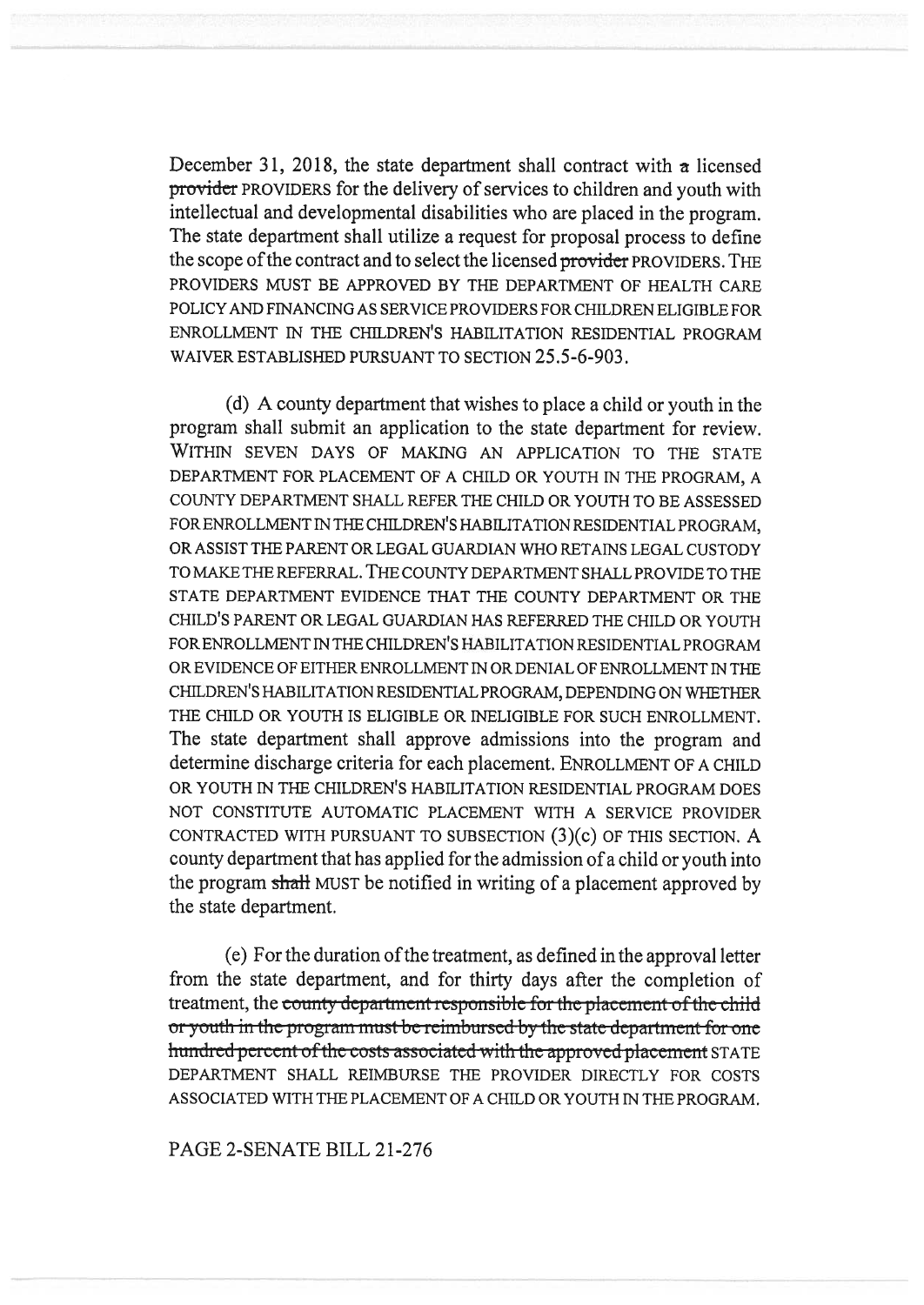(i) Entities other than county departments, including but not limited to hospitals, health-care providers, single entry point agencies, and community-centered boards AND PROVIDERS OF CASE MANAGEMENT SERVICES, may refer a family to voluntarily apply FOR PLACEMENT WITH A SERVICE PROVIDER CONTRACTED WITH PURSUANT TO SUBSECTION (3)(c) OF THIS SECTION and MAY assist with the application to the state department for admission of the family's child or youth with intellectual and developmental disabilities into the program pursuant to this subsection (3). Such THE applications will be considered if space is available. THE ENTITY MAY REFER THE FAMILY TO A PROVIDER OF CASE MANAGEMENT SERVICES OR ASSIST THE FAMILY WITH THE PROCESS OF ENROLLING THE CHILD OR YOUTH IN THE CHILDREN'S HABILITATION RESIDENTIAL PROGRAM IF THE CHILD OR YOUTH IS ELIGIBLE. However, children and youth with intellectual and developmental disabilities placed by county departments or the state department shall MUST have priority for admission to the program. The state department shall not accept applications for placement of a child or youth who is exclusively insured by private insurance. A child or youth who is dually insured by private insurance and medicaid and whose residential level of care has been denied by private insurance may be eligible for services in the program. A CHILD OR YOUTH WHO IS ELIGIBLE FOR ENROLLMENT IN THE CHILDREN'S HABILITATION RESIDENTIAL PROGRAM MUST BE ENROLLED.

(j) ANY FAMILY THAT IS VOLUNTARILY APPLYING FOR PLACEMENT WITH ASSISTANCE FROM any entity defined in subsection (3)(i) of this section that receives placement approval from the state department shall contract directly with the provider for such placement and is responsible for the costs associated with the placement SHALL WORK DIRECTLY WITH THE PROVIDER TO DETERMINE RESPONSIBILITY FOR PAYMENT.

SECTION 2. Appropriation. For the 2021-22 state fiscal year, \$1,162,912 is appropriated to the department of human services for use by the division of child welfare. This appropriation is from the general fund and is based on an assumption that the division will require an additional 0.5 FTE. To implement this act, the division may use this appropriation for residential placements for children with intellectual and developmental disabilities. Any money appropriated in this section not expended prior to July 1, 2022, is further appropriated to the division for the 2022-23 state fiscal year for the same purpose.

## PAGE 3-SENATE BILL 21-276